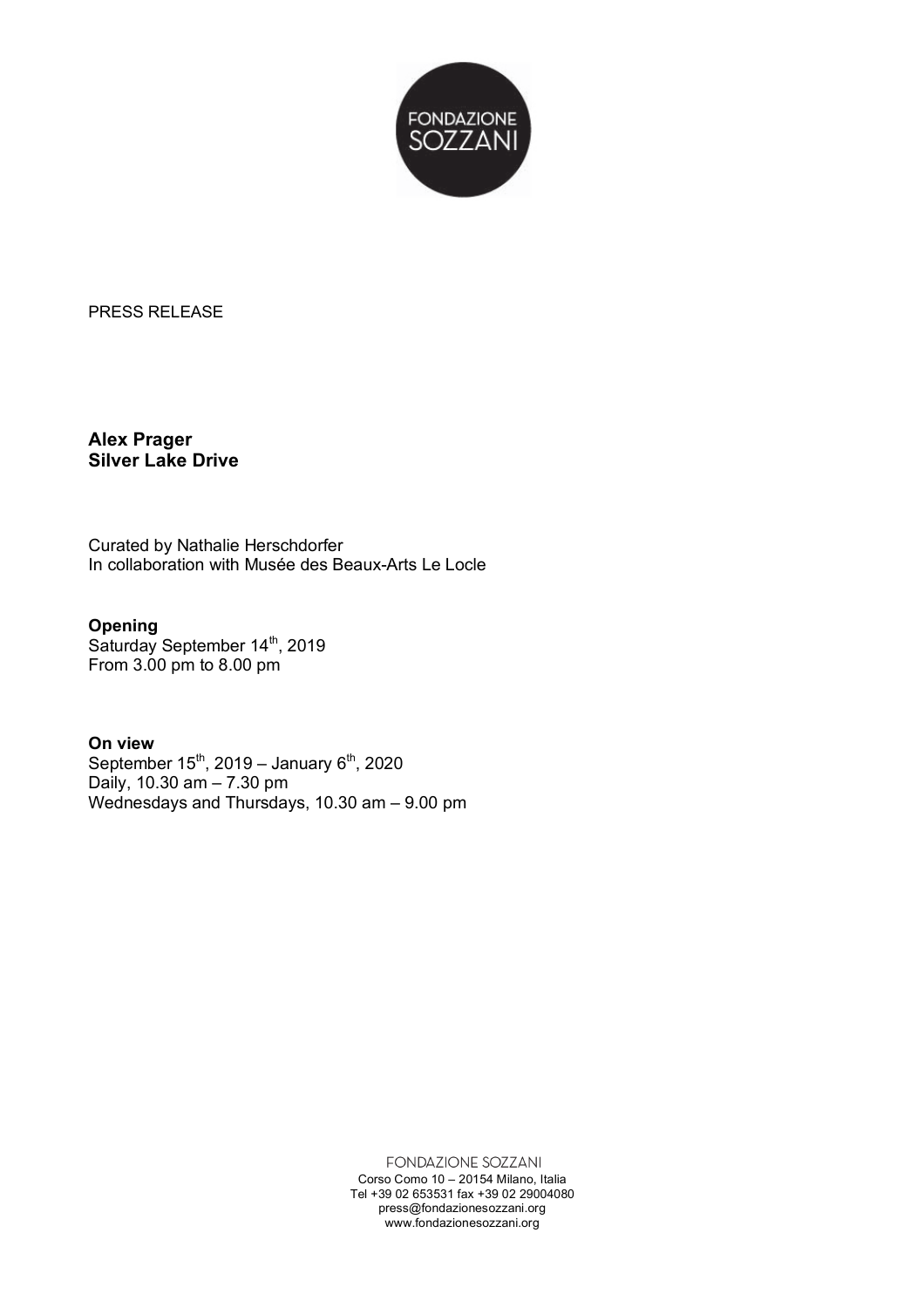

The Fondazione Sozzani presents for the first time in Italy the exhibition "**Silver Lake Drive**", in which Alex Prager unites ten years of her photographic and film works. The exhibition is curated by **Nathalie Herschdorfer**, director of the Musée des beaux-arts Le Locle, Switzerland.

Prager's work is cinematic, drawing inspiration from her surroundings, personal experiences, street photography, pop culture and film. She utilizes a range of style elements reminiscent of early film genres such as film noir, thriller, melodrama and crime fiction. Women have frequently been the protagonist in Prager's work, driven by emotion. Through the use of saturated colours and familiar imagery, Prager is able to create her own unique world where she explores darker topics in a seductive and unsettling way.

Prager's work is rooted in the photographic tradition of William Eggleston, Diane Arbus and Cindy Sherman, each of whom mastered the art of freezing the indeterminable everyday moment. Prager's oeuvre consists of heavily staged, large format images using rich colours. Her photographs can be seen as 'single frame narratives' that capture enigmatic stories within the edges of the frame. Both her photographs and films are characterised by the absence of a linear narrative.

Prager's native city of Los Angeles serves as both a source of inspiration and the backdrop to many of her series, such as *Polyester* (2007), *Week-end* (2010) and *Compulsion* (2012). Although the images appear to be capturing fleeting moments, they are preceded by a laborious production process. For her film *Face in the Crowd*  (2013), for example, Prager had a team of more than 150 people at her disposal, in addition to 350 extras and a collection of props that the artist amassed over a period of 12 years.

Prager's film, *La Grande Sortie*, consists of photographs and film images shot against the backdrop of the Opera Bastille in Paris. The series leads the viewer on a journey through the emotions that a prima ballerina (Émilie Cozette) experiences during her dance performance – ranging from stoicism to sheer panic. The film is a homage to the equally banal and fantastical hyper reality that is inherent to film and theatre.

> FUNDAZIUNE SUZZANI Corso Como 10 – 20154 Milano, Italia Tel +39 02 653531 fax +39 02 29004080 press@fondazionesozzani.org www.fondazionesozzani.org